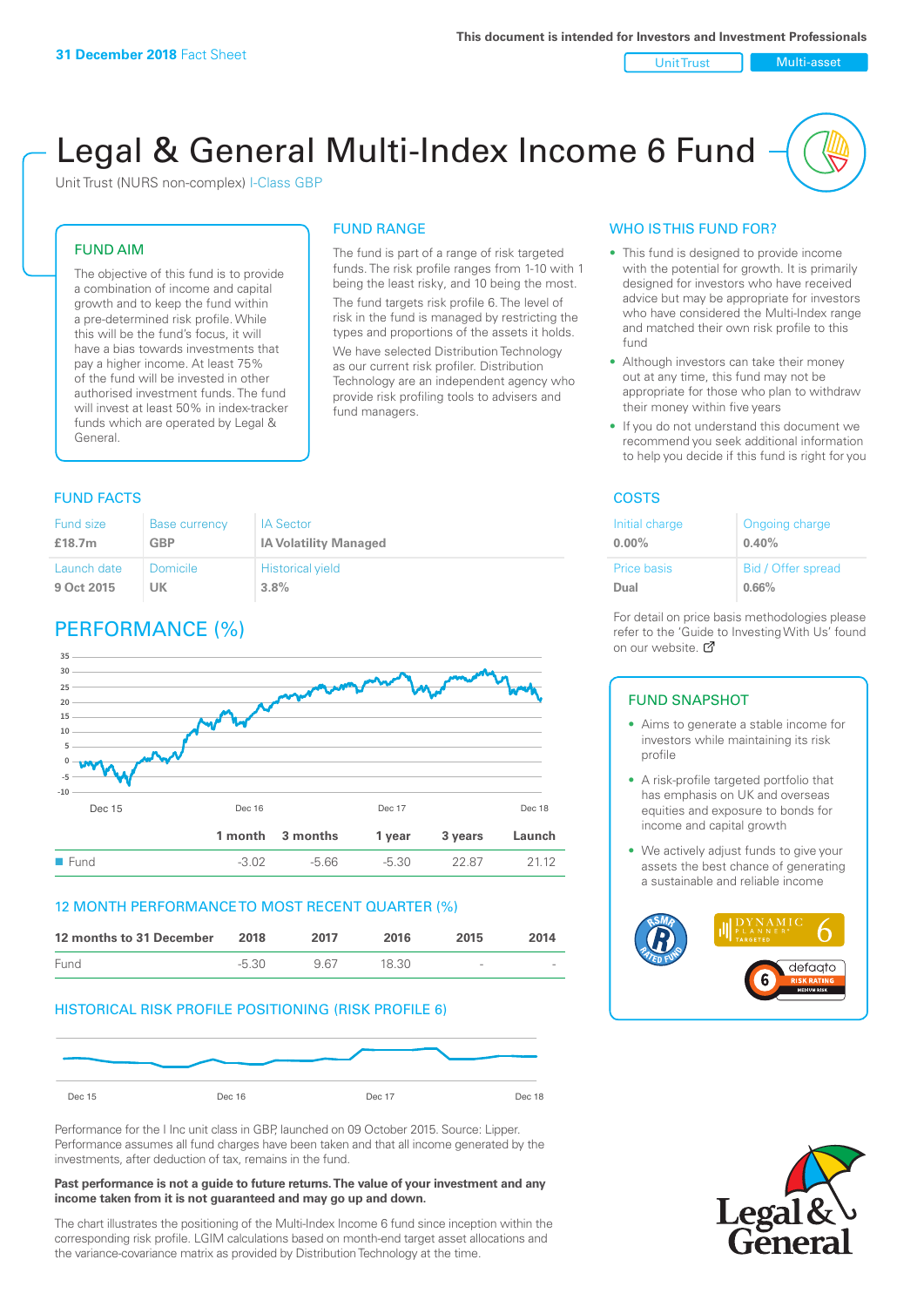# Legal & General Multi-Index Income 6 Fund

Unit Trust (NURS non-complex) I-Class GBP

# PORTFOLIO BREAKDOWN

All data source LGIM unless otherwise stated. Totals may not sum due to rounding.





# FUND MANAGERS

The fund managers have responsibility for managing the multi-index fund range. They are part of the Multi-Asset Funds (MAF) team in LGIM. This team focuses on designing and managing multi-asset funds that are tailored to match the specific objectives of various client types. The team sits within a wider Asset Allocation team which combines both depth of experience with a broad range of expertise from different fields, including fund management, investment consulting and risk management roles.

# TOP 10 HOLDINGS (%)

| <b>L&amp;G UK Index Trust</b>                                    | 10.0 |
|------------------------------------------------------------------|------|
| iShares UK Dividend UCITS ETF                                    | 9.0  |
| L&G Emerging Markets Government Bond (Local Currency) Index Fund | 8.1  |
| L&G Emerging Markets Government Bond (US\$) Index Fund           | 8.1  |
| L&G US Index Trust                                               | 6.6  |
| L&G High Income Trust                                            | 5.7  |
| L&G Global Emerging Markets Index Fund                           | 5.5  |
| L&G European Index Trust                                         | 5.4  |
| <b>L&amp;G Pacific Index Trust</b>                               | 5.3  |
| <b>L&amp;G UK Property Fund</b>                                  | 4.3  |